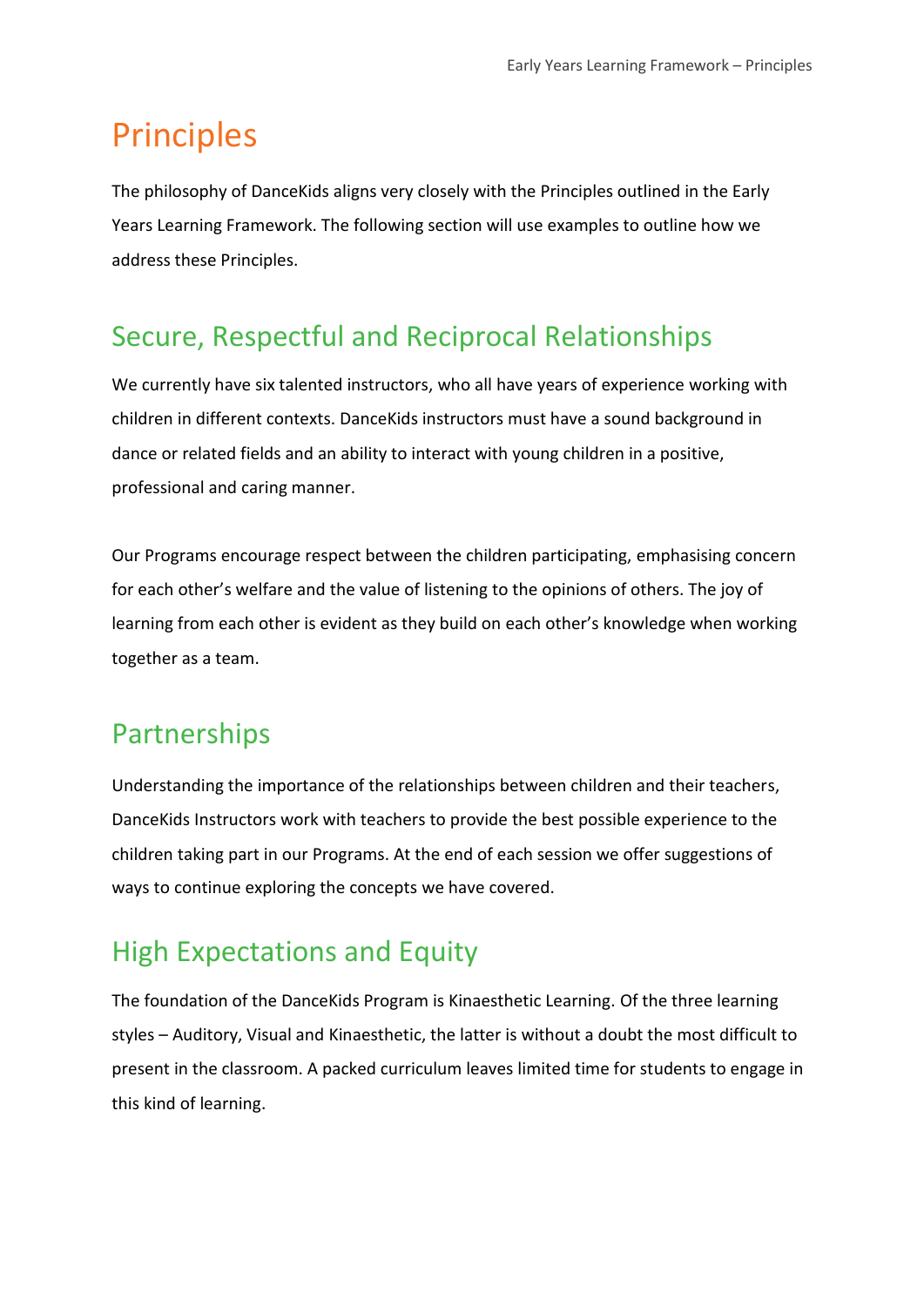Identifying this gap, DanceKids aims to fill it and by doing so help children reap the many and varied rewards that come from Kinaesthetic Learning.

Perhaps the most important result of expanding the curriculum to cover all three learning styles is that it ensures all children are catered to. Many children find learning kinesthetically an exciting and engaging experience when taught in concert with Auditory and Visual styles. By providing a means to teach in this style DanceKids strives to provide children with an equitable learning experience.

In the words of Professor Ken Robinson:

"If we are to prepare successfully for the twenty-first century we will have to do more than just improve literacy and numeracy skills. We need a broad, flexible and motivating education that recognises the different talents of all children and delivers excellence for everyone."

We encourage the participants in our programs to challenge themselves and the ideas that they take for granted. It is our goal to emphasise learning through creative problem solving, where being right is not about having the correct answer, but instead about having a different answer.

With years of experience interacting with children under our belt, DanceKids Programs are able to provide different learning styles, which are accessible to everyone.

### Respect for Diversity

DanceKids provides a multilayered approach when presenting the concept of diversity. Our Themed Programs such as Around the World present a number of contrasting cultures; for example, Japan, India, Romania and Mexico, explaining the cultural context for their way of life. We also bring the concept of diversity into the classroom, encouraging children from different backgrounds to discuss their experiences living in different places.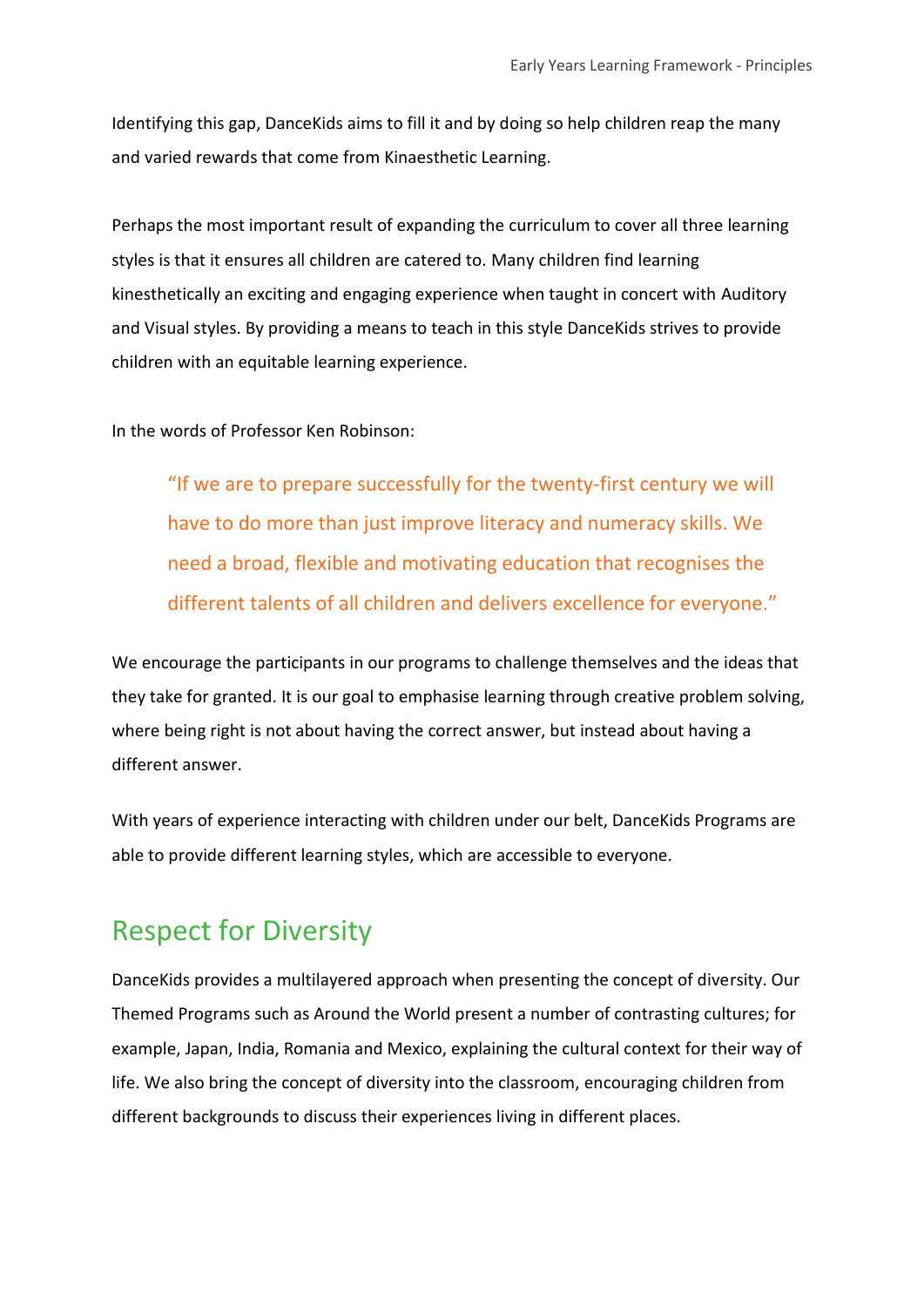Our other more environmentally focussed Themes present diversity in the context of the natural world. We explain that the way human society operates is just one of many such systems that exist on earth. For instance, our Honey Bees Theme outlines the unique life cycle and roles of Honey Bees within a bee hive.

### Ongoing Learning and Reflective Practise

Founded in 2004, DanceKids has a long history of working with young children. We pride ourselves on a constantly evolving approach, which allows us to engage in reflective practise. Utilising the feedback we receive from the centres we operate in, parents and of course the children we interact with, we constantly review and optimise our programs. This culture of professional enquiry ensures that our programs are of the highest quality and that children who engage with them have an equitable and enjoyable learning experience.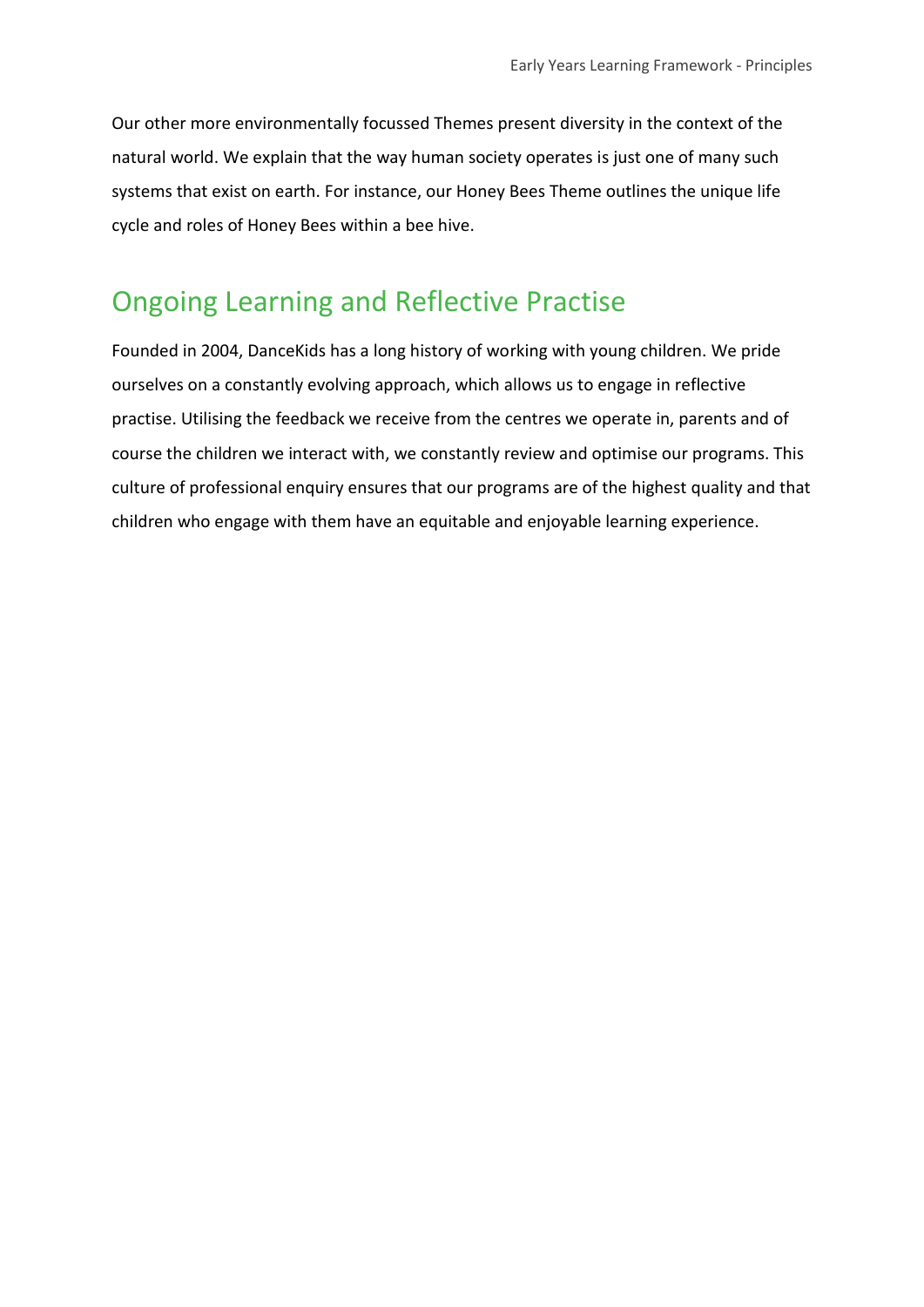# Practise

The process of educating children is of course built around practise. DanceKids' experienced Instructors take their responsibilities very seriously and will typically engage children using the following techniques:

- Adopting holistic approaches.
- Being responsive to children.
- Planning and implementing learning through play.
- Intentional teaching.
- Creating physical and social learning.
- Environments that have a positive impact on children's learning.
- Valuing the cultural and social contexts of children and their families.

DanceKids' Instructors comes from a multicultural background, hailing from countries like Singapore, Japan and England and of course Australia. What they all have in common is their passion for working with children. This can be felt in every level of DanceKids and ensures that we are always sympathetic and responsive to the needs of the children in our Programs. While we are there to facilitate a learning experience, we also recognise as Educators, it is our job to work with teachers to provide a safe and positive experience for every child.

Our Themed Programs have been designed to present a structured and creative combination of intentional learning and learning through play. This duality ensures that the children in our programs receive the valuable experience of self-discovery within a structured environment. Using a holistic approach, our programs nurture the bodies and minds of children, helping them to understand their body's needs with warm ups and warm downs as well as increasing their self-esteem through physical activity.

Our Themed Programs promote understanding and respect for the natural environment and promote the interdependence between people, plants, animals and the land. For example in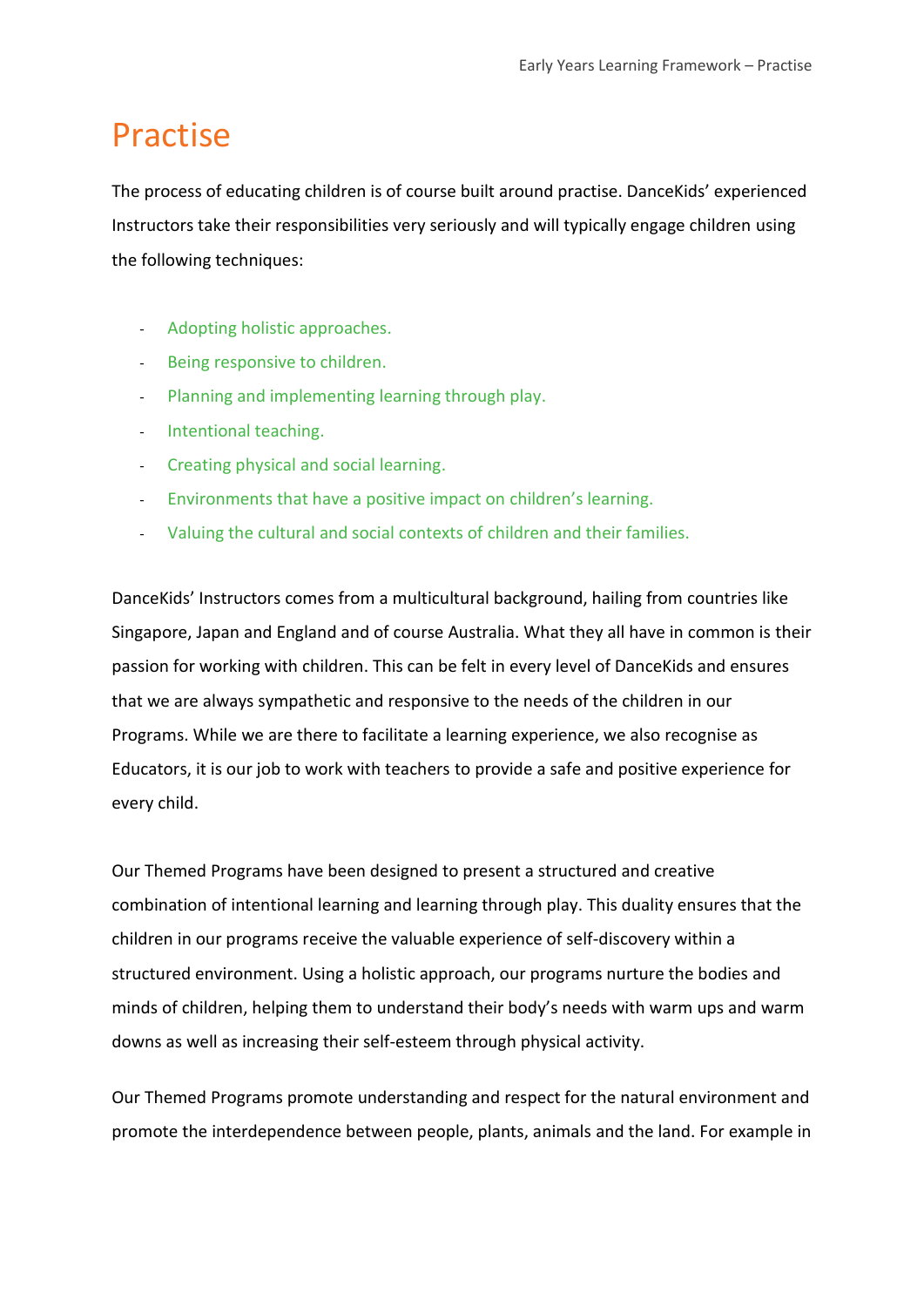the Rainforest Theme, we examine the different layers of the tree line, look at how different organisms have adapted their systems of seed dispersal, and present the concept of interdependence. This concept is important not only to the rainforest ecosystem but also to our global ecosystem. We also look at the endangered cassowaries and discuss the importance of conserving our rainforests.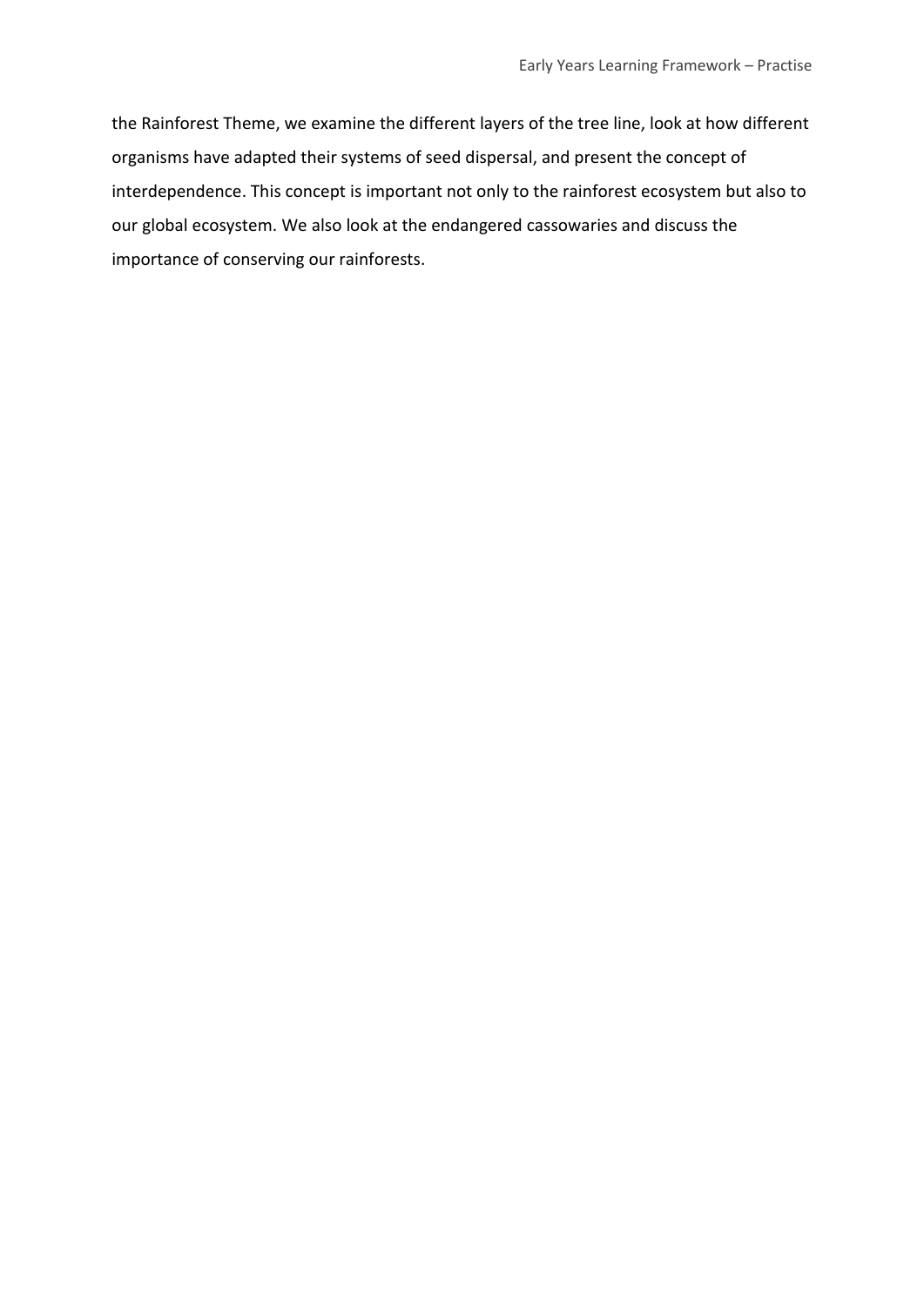# Learning Outcomes

### Outcome 1: Children Have A Strong Sense Of Identity

### Children feel safe secure and supported.

In our Programs, children are introduced to dance in a safe and confidence building environment. DanceKids Instructors work with the children, responding to them and being sensitive to their needs.

### Children develop their emerging autonomy, inter-dependence, resilience and sense of agency.

Children in our Programs are introduced to a new style of learning, which challenges them and helps them to make new discoveries.

For Example: When roleplaying the transformation from caterpillar to butterfly.

### Children develop knowledgeable and confident self-identities.

Children are supported as they experience the growth of their self-identity when learning through play.

### Children learn to interact in relation to others with care, empathy and respect.

We encourage the children in our Programs to express themselves and to engage in respectful discussion. They are guided through cooperative and collaborative behaviour.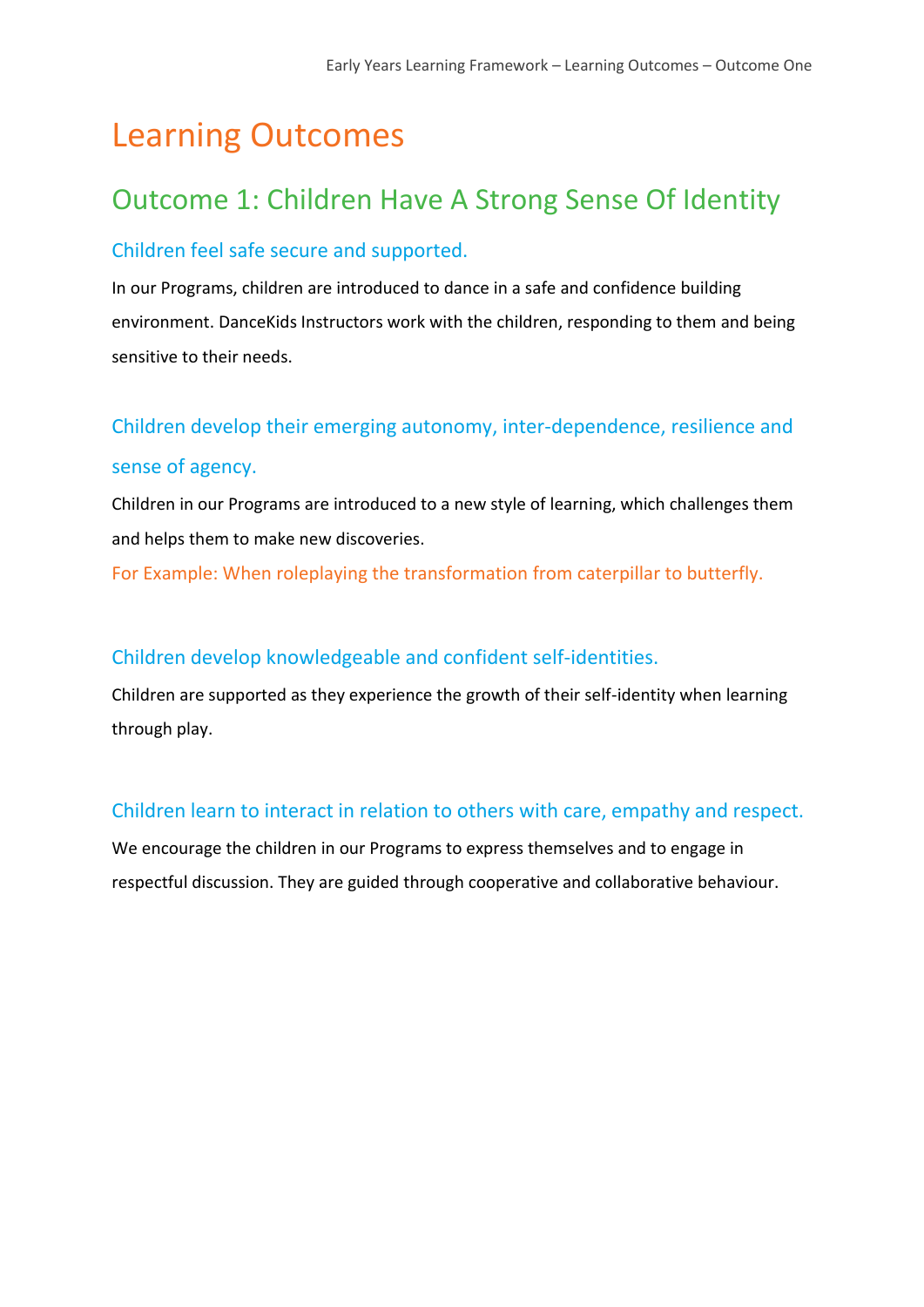# Outcome 2: Children Are Connected With And Contribute To Their World

Children develop a sense of belonging to groups and communities and an understanding of the reciprocal rights and responsibilities necessary for active community participation.

Children in our programs are given the opportunity to represent their ideas by engaging in discussion, using dance and physical movements.

They share their unique cultural insight with other children and educators. For Example: In the Around the World Program, children learn about the foods,

dances, music and clothes of peoples all around the globe.

### Children respond to diversity with respect.

In our Programs, children are presented with new perspectives on life, with emphasis being placed on other cultures and types of life forms.

### Children become aware of fairness.

Children in our Programs learn from each other's perspectives in a respectful manner. They appreciate the achievements of others and themselves.

### Children become socially responsible and show respect for the environment.

Our Themed Programs promote understanding and respect for the natural environment and promote the interdependence between people, plants, animals and the land. For example in the Rainforest Theme, we examine the different layers of the tree line, look at how different organisms have adapted their systems of seed dispersal, and present the concept of interdependence. This concept is important not only to the rainforest ecosystem but also to our global ecosystem.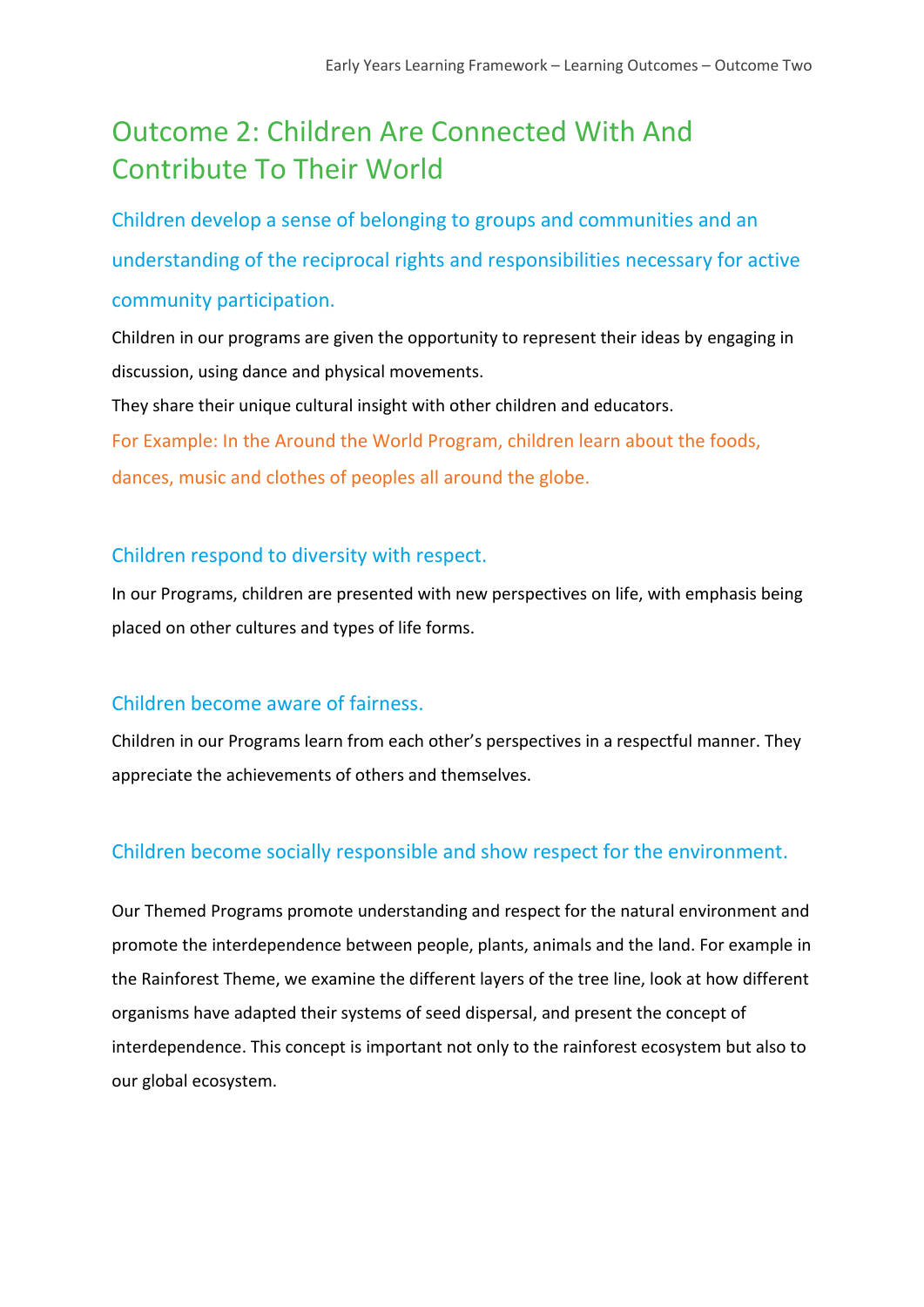## Outcome 3: Children Have A Strong Sense Of Wellbeing

Children become strong in their social and emotional wellbeing. Children take increasing responsibility for their own health and physical wellbeing.

Using a holistic approach, our programs nurture the bodies and minds of children, helping them to understand their body's needs with warm ups and warm downs as well as increasing their self-esteem through physical activity.

# Outcome 4: Children Are Confident And Involved Learners

Children develop dispositions for learning such as curiosity, cooperation, confidence, creativity, commitment, enthusiasm, persistence, imagination and reflexivity.

In our programs, children are given the confidence to persist with creative challenges when first attempts are not successful.

For Example: Instructors display delight, encouragement and enthusiasm for children's attempts when they make progress with a play based activity that challenges their physical ability.

### Children transfer and adapt what they have learned from one context to another.

Children are in our Programs are given the tools to express a wide range of emotions, thoughts and views physically and with speech.

For Example: They are lead through physical re-enactments of many environments' life cycles, which inspires the children to share their thoughts on the subject.